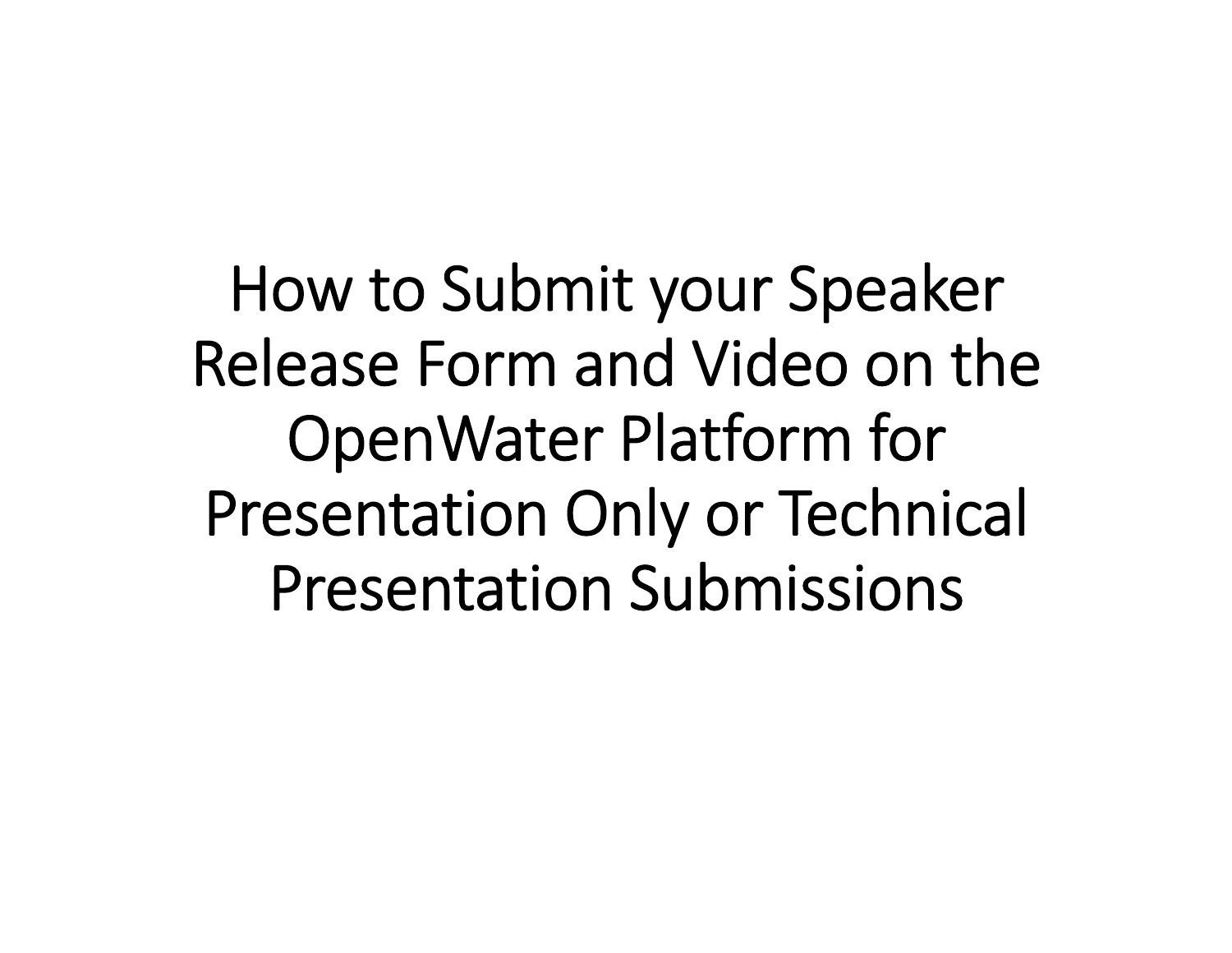# **Log into the submission Portal**

- ‐ Open yourconference site
- Click on Login on the top right of the webpage
- ‐ The Submission Portal will launch on the screen
- ‐ Click on Login with ASME

| Login to Complete a<br>Submission or to Access<br><b>Powinty Land</b><br><b>Login with ASME</b> |                                                               |
|-------------------------------------------------------------------------------------------------|---------------------------------------------------------------|
|                                                                                                 |                                                               |
|                                                                                                 |                                                               |
|                                                                                                 |                                                               |
|                                                                                                 |                                                               |
|                                                                                                 | Provided by ASME The American Society of Mechanical Engineers |
| Sign In                                                                                         |                                                               |
| What is your e-mail address?<br><b>Enter email</b>                                              |                                                               |
|                                                                                                 |                                                               |
| Do you have an existing ASME account?<br>No, I am a new customer                                |                                                               |
| Yes, my password is                                                                             |                                                               |
| <b>Enter Password</b>                                                                           |                                                               |
| Continue                                                                                        |                                                               |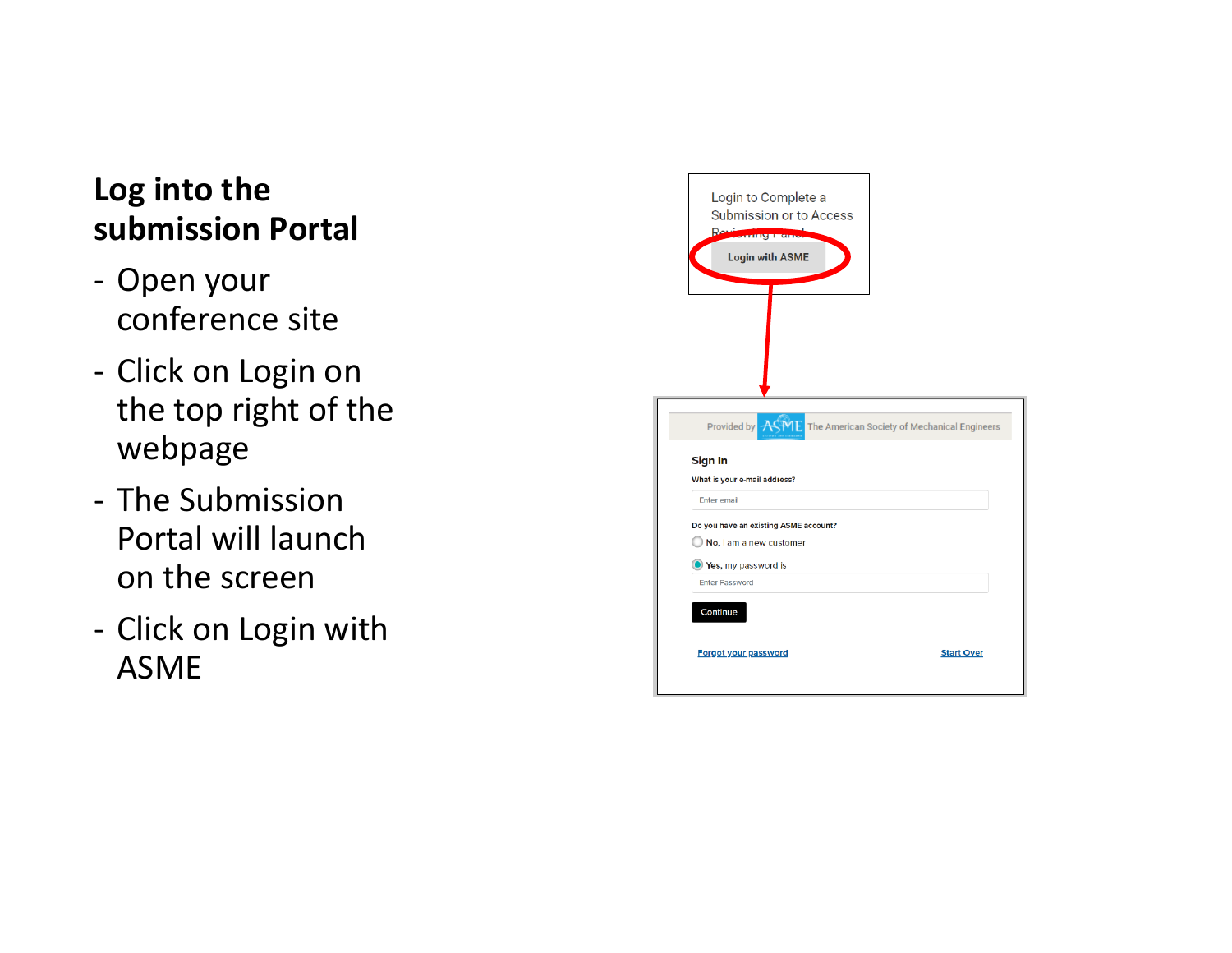- **Click on Change Program and/orNeeds Attention for Speaker Release Form submission page**
	- If you have an accepted Presentation Only Submission or acompleted and accepted Final Paper submission you will seeeither of these two options.
	- If you see Change Program and not Needs Attention please click on Change Program and select the Virtual Conference and now act onthe Needs Attention forms.
	- If you do see Needs Attention, click on it, and proceed to the nextstep.

| <b>Home</b><br>ä    | Program Name                 | Action                                                      |
|---------------------|------------------------------|-------------------------------------------------------------|
| Change Program      | All Programs                 | Select                                                      |
| My Submissions      | <b>Vrtual Conference</b>     | Select                                                      |
| All(3)              |                              |                                                             |
| Needs Attention (1) |                              |                                                             |
| Complete (2)        |                              |                                                             |
| My Profile<br>ž.    | Home<br>$\overrightarrow{a}$ | <b>Virtual Conference</b><br>Program:<br>[Change Program]   |
| Log Out<br>(1)      | Change Program               |                                                             |
|                     | <b>My Submissions</b>        | <b>Leds Attention</b>                                       |
|                     | All $(4)$                    | our action is required to continue working on these.        |
|                     | Needs Attention (2)          | Complete<br>Submissions that have been received for review. |
|                     | Complete (2)                 |                                                             |
|                     | <b>My Profile</b><br>홆       |                                                             |
|                     | Log Out<br>п                 |                                                             |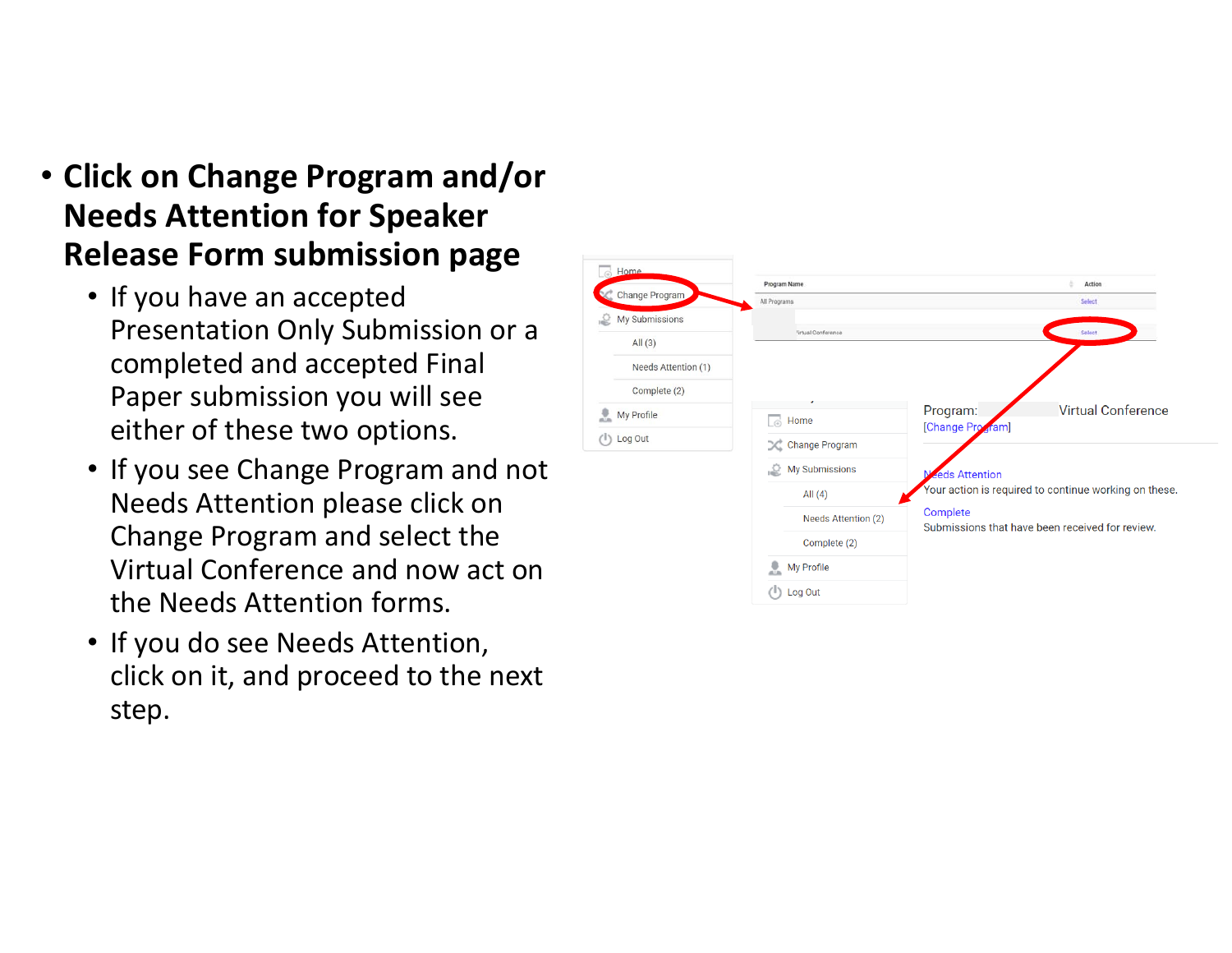• Click on Needs Attention or Incomplete and select the paper you want to work on

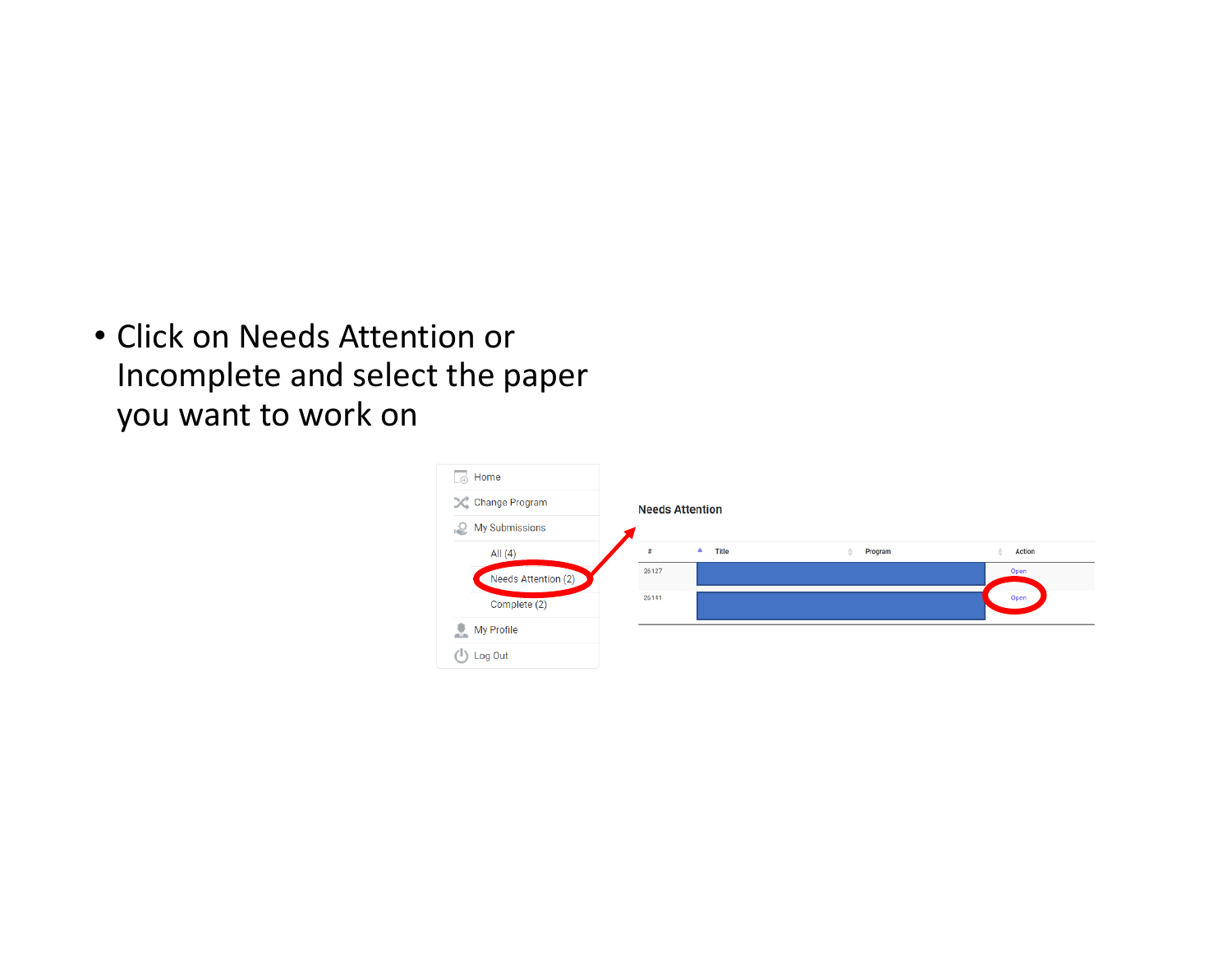- Speaker Release form isavailable
	- Select if you would like toparticipate by clicking 'Yes'.

## **Speaker Release**

Do you want to participate in the virtual conference? \*

- Yes
- $\bigcirc$  No

**Save and Finalize** Prev Save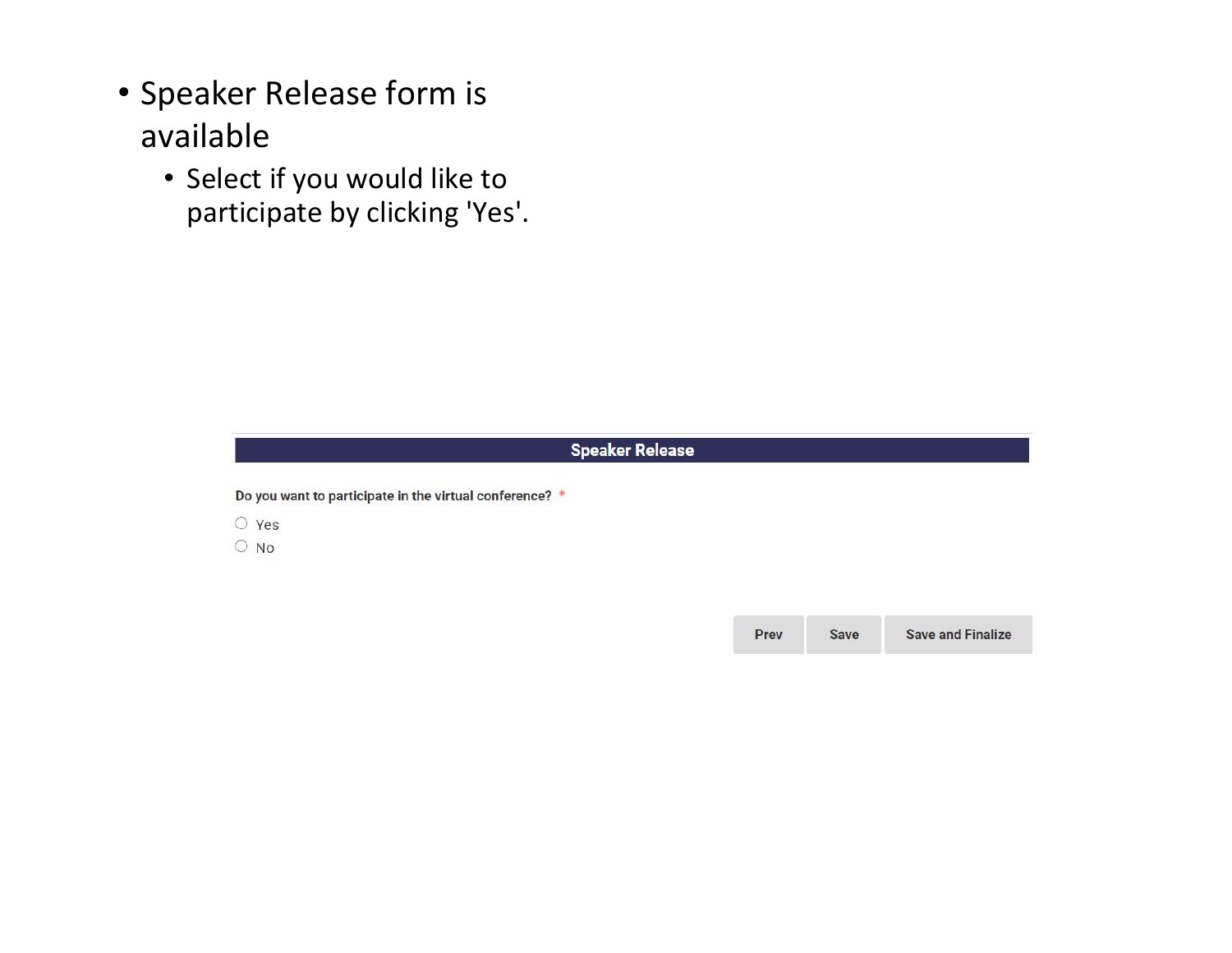- If you choose not to participate by submitting a video, click 'No' then Save and Finalize
	- This will withdraw your submission

|                                                         |  | <b>Speaker Release</b> |      |      |                          |
|---------------------------------------------------------|--|------------------------|------|------|--------------------------|
| Do you want to participate in the virtual conference? * |  |                        |      |      |                          |
| $\circ$<br>Yes<br>$\bullet$<br><b>No</b>                |  |                        |      |      |                          |
|                                                         |  |                        |      |      |                          |
|                                                         |  |                        |      |      |                          |
|                                                         |  |                        |      |      |                          |
|                                                         |  |                        | Prev | Save | <b>Save and Finalize</b> |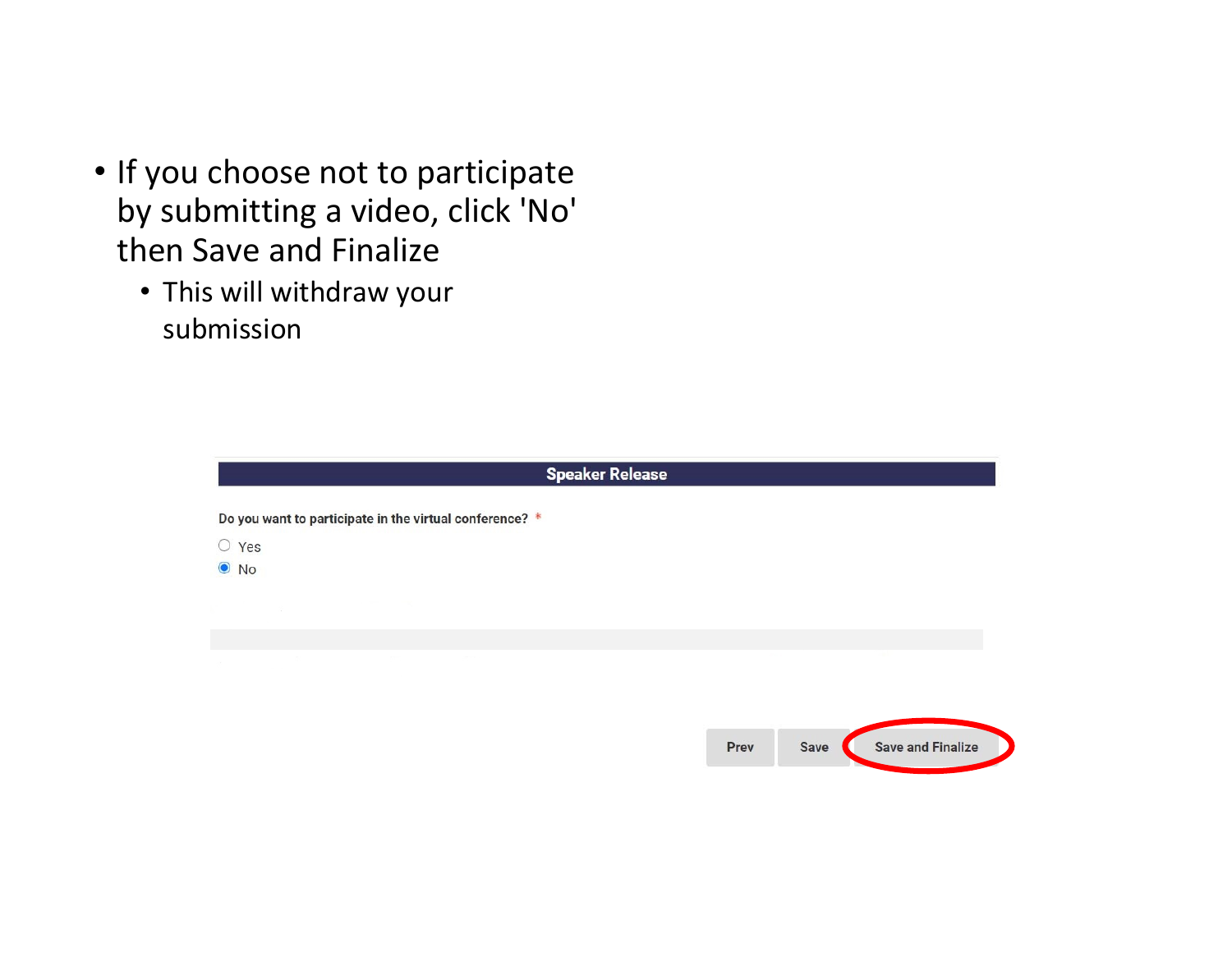## **Speaker Release**

#### Do you want to participate in the virtual conference? \*

| Please complete this question by | and Save. |
|----------------------------------|-----------|
| ● Yes                            |           |
| $\circ$ No                       |           |
|                                  |           |

#### Release Form \*

#### Please complete and sign by

• If you choose to participate, youwill need to sign the release form by the decision deadlinehighlighted and click 'Save & Finalize'.

In consideration of the opportunity to participate in the event identified above (the "Event"). I hereby grant ASME, its successors. assigns, and licensees (collectively, "ASME"), the perpetual, royalty-free right and license to photograph, videotape, or otherwise record my presentation and associated materials (collectively, the "Presentation") and to broadcast, display, reproduce, edit, and distribute the Presentation over the internet or any other communication medium now known or hereafter invented, without any further approvals from me. ASME may elect to archive the Presentation and/or use it for any other purpose in keeping with ASME's mission.

I acknowledge that I am and shall remain the sole owner of all copyrights applicable to the Presentation Materials and that ASME shall have a rovalty-free right and license to reproduce all such Materials in connection with this Event. For the avoidance of doubt, I further acknowledge that my rights in the Event do not extend to any ASME names or marks or other ASME indicators (collectively, "ASME Marks") that appear on such Materials and that ASME is and will remain the sole owner of all ASME Marks.

During the Term, including the Presentation for the Event and in the Presentation materials, I will not libel, slander, defame or disparage any person, company or product. I certify that the Presentation is my own and does not contain any defamatory or libelous material. I further certify that this material does not infringe on any third party's copyright, patent, trade secret, or other proprietary rights and does not violate the right of privacy or publicity of any third party or otherwise violate any other applicable law. If any of the Presentation contains excerpts from other copyrighted material, I have acquired in writing all necessary rights and permissions from third parties to include those materials in this Presentation and have provided appropriate credit for the third party material. I further release ASME from any claims and demands arising out of or in connection with any use of the Presentation material

Further, I hereby authorize ASME to use my name, likeness, voice and/or biographical information in connection with the Presentation

I hereby assign to ASME any interest I might otherwise be deemed to have in the copyright in my performance at the Event and in any renewals and extensions of copyright that may be secured under U.S. law or that of any other country.

The Presentation is my own work for which I have the authority to grant the rights set forth in this Release.